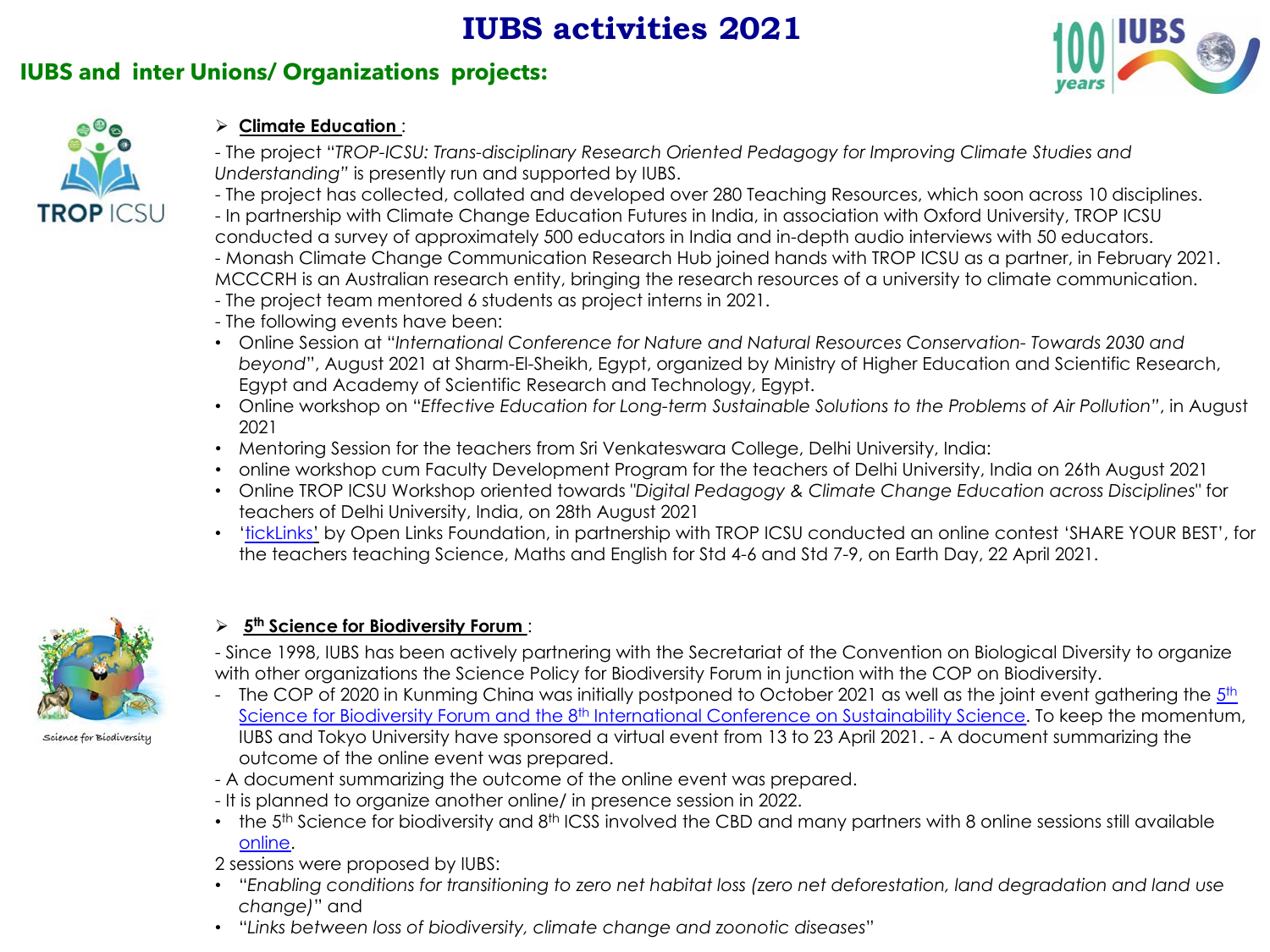



### ! **Standing Committee on Gender Equality in Science** :

- Guy Smagghe, the IUBS representative is the vice-chair of SCGES.
- The Standing Committee on Gender Equality in Science expanded its membership to additional Unions.
- [A PAC Special Topics Issue on "The Gender Gap in Science" was published in 2021: https://doi.org/10.1515/pac-2021-](https://doi.org/10.1515/pac-2021-1009) 1009

The following events have been organized:

- online meetings: 25 February 2021, 25 September 2021.
- IUBS with other Union members of SCGES and ISC have submitted a session entitled "*Gender Equality in Science: from a project to a permanent network of scientific unions*" at the ISC General Assembly in October 2021.



#### ! **International Year of Basic Science for Sustainable Development**:

- Lily Rodriguez from IUBS is the vice-chair of the Executive Committee.

- Several online meetings with the different partners have been organized in 2021: 8 March 2021, 9 August 2021 and 8 December 2021.

- As a founding Union, IUBS signed in 2021 a MoU for its participation in the International Year of Basic Sciences for Sustainable Development.

- IUBS has also worked on a document to present the importance of basic sciences in Covid times.



### ! **The International Alliance against Health Risks in Wildlife Trade**

- The goals of this International Alliance established in 2021 are to promote and facilitate international dialogue and cooperation of experts from governments, intergovernmental organizations and civil society on human health risks due to handling of wildlife

- IUBS participated in the discussions related to the [International Alliance against Health Risks in Wildlife Trade:](https://alliance-health-wildlife.org/) an inception workshop was organized on 22-23 June to work with different partners on the possible roles, missions and goals of the Alliance.

• IUBS, as a member, was represented by Lily Rodriguez at the official launch of the Alliance against Health Risks in Wildlife Trade during the IUCN meeting in Marseille on 6 September 2021.



### ! **International Congress of Zoology**

IUBS organized one session at ICZ and different representative of IUBS projects participated in other sessions of ICZ

- On 23 November, S. Merino from the Working Group on Zoonotic Diseases co-chaired the session "*Biodiversity and Conservation: evolution*"
- On 23 November, R. Chopra from the TROP ICSU project participated in the session "*climate change: responses*"
- On 24 November 2021, IUBS organized a session on "*How NGO's collaborations can tackle the global issues?*" with the participation of J. Buckeridge, L. Rodriguez, I. Gledhill, E. Warrant, LS Shashidhara and N. Fomproix.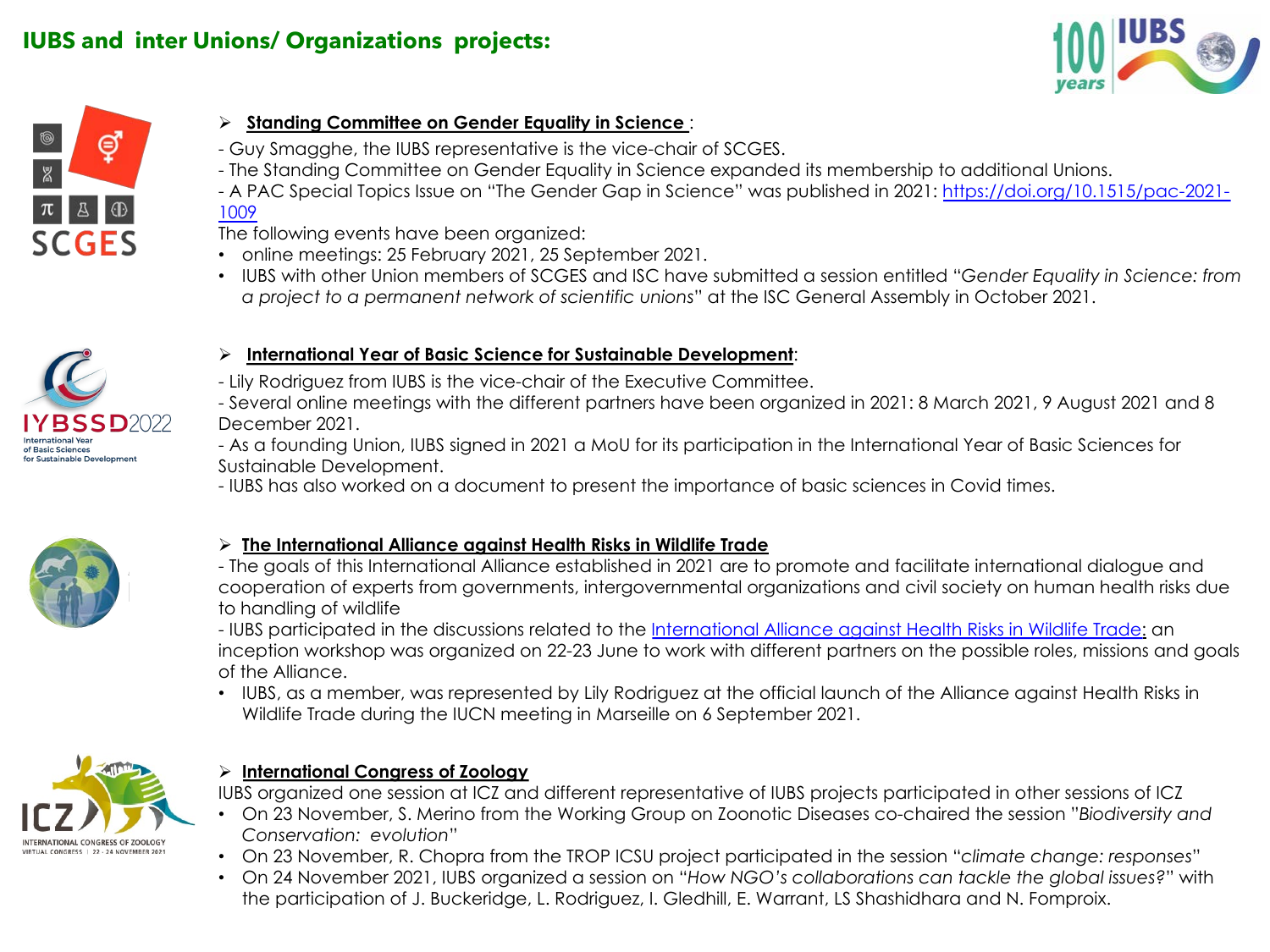## **IUBS scientific programmes**

The programmes have been reviewed and approved at the General Assembly in 2019.

Due to the pandemic and the lockdowns all around the world, several activities related to IUBS scientific programmes have been slowed down or postponed.

### ! **BHBD, open Biodiversity and Health Big Data**:

- The BHBD programme has been continuously building the open data system through big data archive, curation, integration and analysis. The total omics data archived has exceeded 11 PB.

- The Genome Sequence Archive has been designated as supported data repository by Springer Nature and Elsevier, and also recognized by Wiley and Taylor & Francis.

- The Resource for Coronavirus 2019 (RCoV19, formerly known as 2019nCoVR) has been updated daily since its first release in January 2020, keeping as the most comprehensive database of SARS-CoV-2 sequences all over the world.

- Up to date, 28 institutions from 12 countries have joined the BHBD Alliance.

- The programme has successfully obtained a BRICS grant for SARS-CoV-2 research with partners from Brazil, Russia, India and South Africa

The following events have been organized:

- The 6th Big Data Forum for Life and Health Sciences, October 15, 2021, online, 800 participants. Countries involved: China, USA.
- Symposium on Biodiversity and Health Big Data. December 7-8, 2021, online, 70 participants. Countries involved: China, France, Japan, Korea, Malaysia, Morocco, Pakistan, Russia, Saudi Arabia, Thailand.

#### [read more](http://www.iubs.org/iubs-activities/scientific-programmes/bhbd-open-biodiversity-and-health-big-data-initiative.html)

### ! **GIPP, Global Integrative Pastoralism Program**

- The program continued developing the networking task with global pastoralist partners, networks and association, gathering data to populate the global pastoralist database and ultimately mapping pastoralist societies. Visualizations of these efforts can be seen in Pastoralists - uMap

- Production of a 10 min video soon available in different languages revising the misconceptions against pastoralism and explaining how pastoralism can palliate environmental problems related to water, fires, emissions, or biodiversity loss – and the pollinator crisis, requiring careful reconsiderations for land-use policies

- The following events have been organized:

- 20<sup>th</sup> March 20<sup>th</sup> April, Marsabit and Laikipia counties (Kenya) participatory workshops and interviews with pastoralists to appraise potential indicators of sustainability. Over 100 participants, 10 communities, 5 ethnic groups
- 25th May, "*Mapping for pastoralists*" virtual event presentation of the [global map of pastoralists.](http://www.pastoralpeoples.org/mapping-for-pastoralists-on-line-seminar-on-25-may-1400-cest/) Recording [available here.](https://www.youtube.com/watch?v=nuKiBtxeTkA) International audience from multiple continents, more than 100 attendees
- 27th May, "*The role animals play in food production and consumption*" workshop, University of Helsinki Viikki Campus. Participation of 15 Finland-based scholars with varied & multidisciplinary academic backgrounds. Co-Funded by HELSUS.
- 1-3 December, Buenos Aires, Argentina Latin America pastoralist network Prompt Workshop. Coordinated by Pablo Frere and with 10 attendees from Argentina, Paraguay, Bolivia, Chile, Perú and Brazil

[read more](http://www.iubs.org/iubs-activities/scientific-programmes/global-integrative-pastoralism-project-gipp.html)

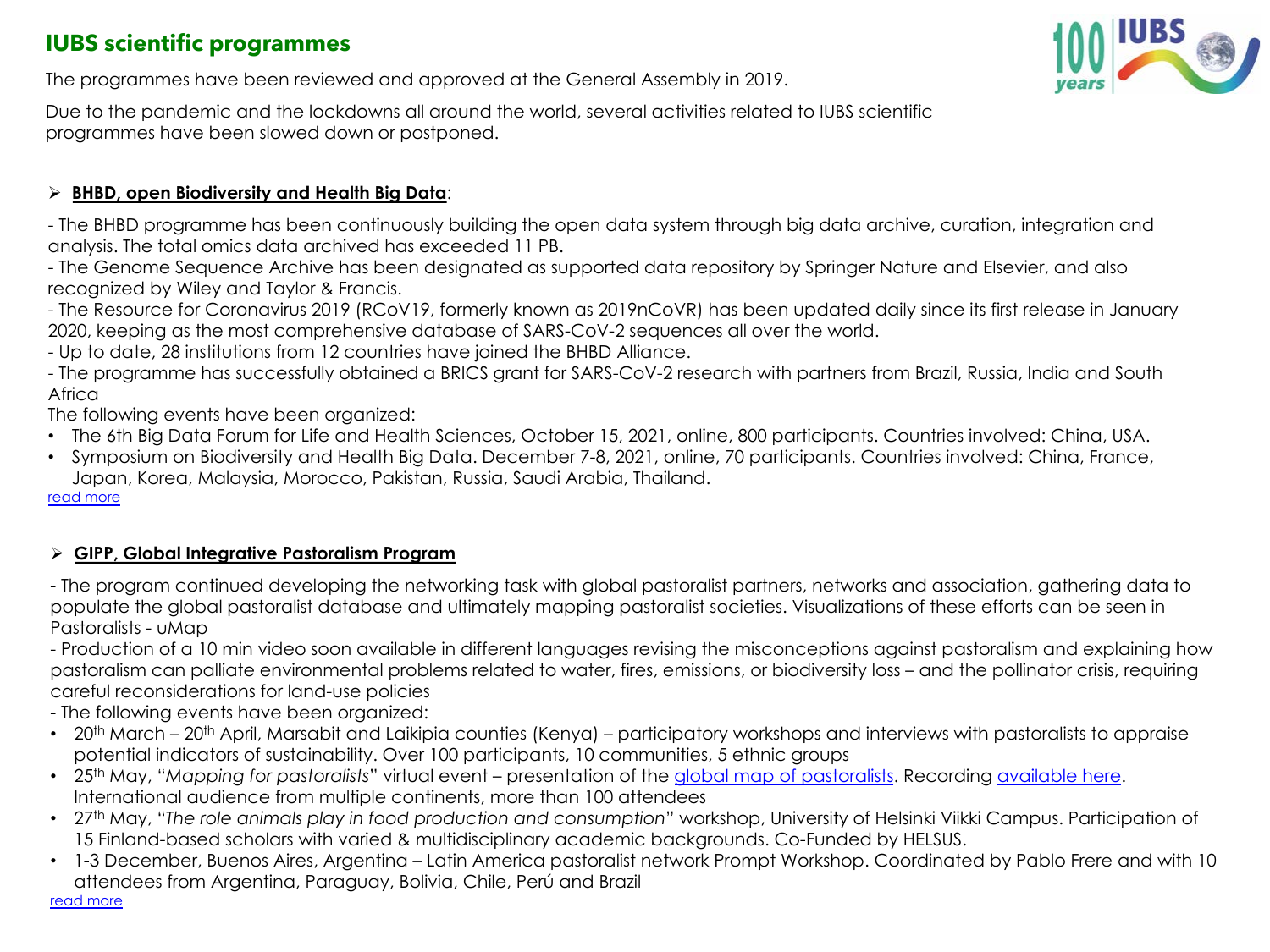### **IUBS scientific programmes**

### ! **Working Group on the Governance of Taxonomic Lists**

- The principal activity of the group was to prepare six commentaries on different aspects of the governance of global taxonomic lists, building on ideas generated the year before.

- On the basis of these papers, a questionnaire has been developed that will be used to canvas the opinions of taxonomists around the world on the governance regime that they feel best reflects their views.

- Six commentaries, were completed and published as a set in the Springer journal *Organisms, Diversity and Evolution*.

• In 2021 the group met remotely on three occasions to discuss how to take forward the ideas from the original workshop and the subsequent publication, in *PLoS Biology*, of the 10 Principles of Global Taxonomic Lists. [read more](http://www.iubs.org/iubs-activities/scientific-programmes/governance-of-global-taxonomic-lists.html)

#### ! **Conservation PaleoBiology in Africa (CPiA)**

- In 2021, the core group of Conservation Paleobiology in Africa program collaborated remotely, given the pandemic restricted all other activities.

- The programme was presented at various meetings: German National Committee (DNK) of IUBS in June 2021, National Academy of Sciences in the United States in November 2021.

- The programme also got the approval for a proposal to organize a Special Feature for PNAS on "*The past as a lens for conserving biodiversity on a dynamically changing planet*". [read more](http://www.iubs.org/iubs-activities/scientific-programmes/conservation-of-paleobiology-in-africa-cpia.html)

## **IUBS new initiatives**



#### ! **IUBS Working Group on Zoonotic Diseases:**

- In 2020 IUBS established a Working Group on Zoonotic Diseases in order to adopt an integrative, multidisciplinary approach to understand the factors affecting the prevalence of zoonotic diseases. - *Integrative Zoology*, the official journal of ISZS published two Special Subsections in November 2021. One

is "*Infectious Diseases in Wildlife*" and another is "Plague". The following events have been organized:

- The first mini-symposium involving scientists from different disciplines and countries was organized on 26 April 2021, jointly the International Society of Zoology (ISZS). The purpose of this conference was to promote comprehensive research on zoonotic diseases by scientists from different disciplines, and to reveal the laws and dynamics of the spread of major zoonotic diseases that pose a high threat to humans.
- The 2nd Virtual Mini-symposium on Zoonotic Disease was hold as satellite session of the 23rd International Congress of Zoology, 23 November 2021.

• Members of the Working also participated in the session "*Links between loss of biodiversity, climate change and zoonotic diseases*" co-organized by IUBS during the 5th Science Forum. [read more](http://www.iubs.org/iubs-activities/new-initiatives/zoonotic-diseases.html)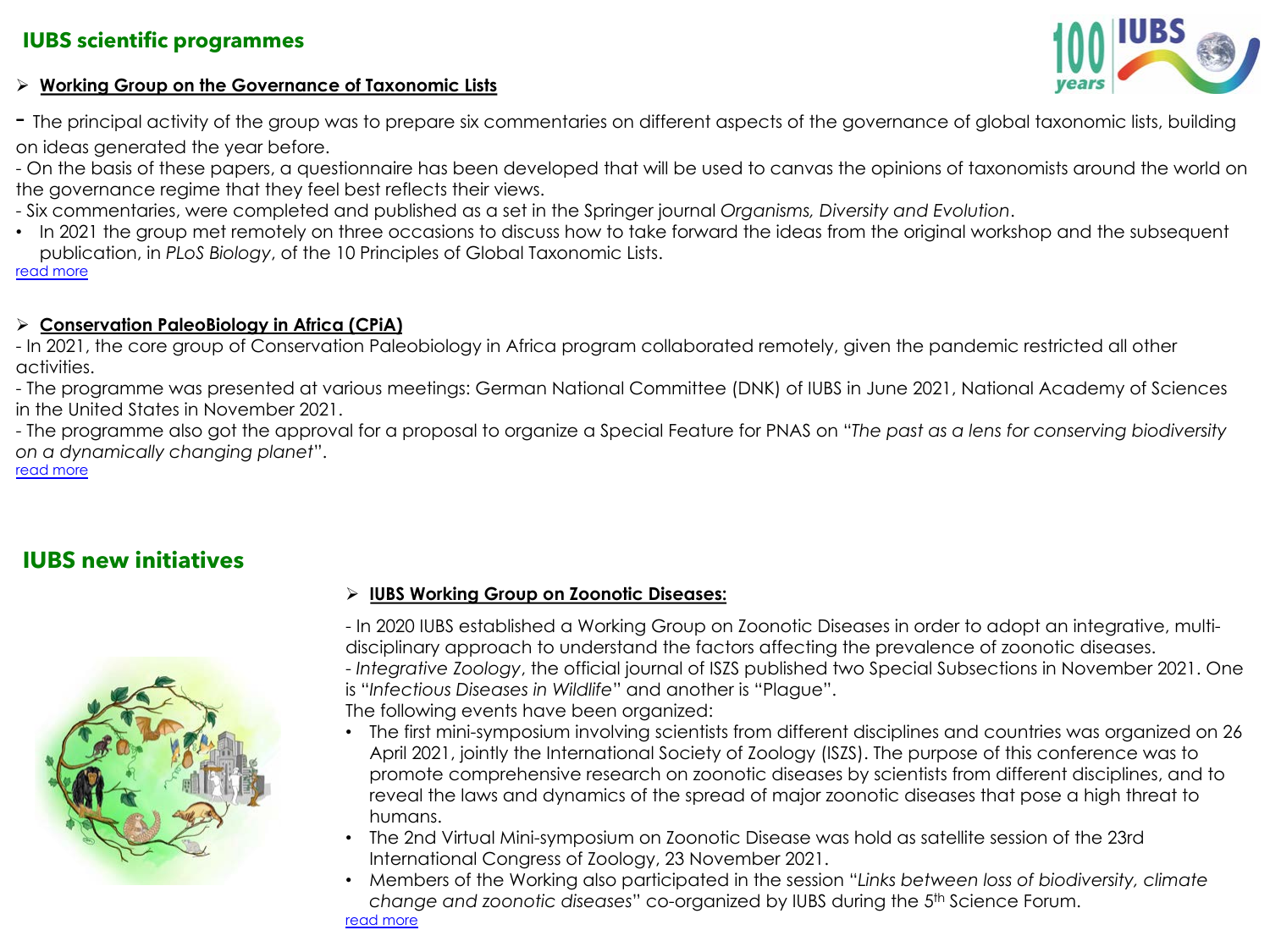## **IUBS new initiatives**





### ! **IUBS Working Group on Gender Equality:**

- The group organized several online meetings in 2021
- An article was published in PAC: "Women must be equal partners in science: gender-balance lessons from Biology"
- The Working Group also participates in the SCGES activities.
- The Working Group organized a webinar
- in junction with the International Congress of Zoology on 25 November 2021 on "*The gender gaps and the Biological Sciences*". [read more](http://www.iubs.org/iubs-activities/new-initiatives/gender-equality-in-science/iubs-working-group-on-gender-equality.html)

### ! **Environmental Education and Climate Resilient Plants**

- With the active participation of the project collaborators, ISEB/CSIR-NBRI scientists and experts, prepared the draft training manual. The manual is being circulated to the experts for comments.

- The following events have been organized:
- ISEB in collaboration with National Institute of Disaster Management (Ministry of Home Affairs, Govt. Of India), New Delhi, India organised one Webinar for teachers, graduate students and researchers entitled "*Air Pollution and Climate Change*" on 21 October 2021.
- A public lecture by IUBS Project National (India) partner Prof. A.S. Raghvendra, was organised by ISEB in collaboration with CSIR-NBRI for students, research scholars and scientists on "*World Environment Day*" on 5 June 2021 read more

### **IUBS Webinars series**

- To commemorate completion of 100 years of promoting excellence in biological sciences, IUBS has launched a webinar series bringing the best of all disciplines to discuss evolution, taxonomy, ecology, biodiversity and other topics that represent unified biology and the topics of prime importance to address contemporary problems such as climate change, endangered species, health…

- [Two webinars](http://www.iubs.org/events/supported-conferences-by-iubs/iubs-centenary-webinar-series.html) have been organized in 2021

- Sean B. Carroll on *"The Serengeti Rules: The Regulation and Restoration of Biodiversity"*, on 10 March 2021
- Dr. Jane Goodall, DBE on "*Gombe and Beyond*", on 27 April 2021

### **Conferences sponsored by IUBS**

- 26<sup>th</sup> International Diatom Symposium, 23-28 August 2021 Japan (online)
- Sixth International Symposium "Alien Species in the Holarctic: Borok VI", 11-15 October 2021, Russia (in presence)
- ICZ, International Congress of Zoology, 22-24 November 2021 South Africa (online)
- European Meeting for PhD Students in Evolutionary Biology (EMPSEB), 22-27 May 2022, Finland

## **Young scientists sponsored by IUBS**

- 26<sup>th</sup> International Diatom Symposium, 23-28 August 2021 Japan (online)
- International Conference of Nature and Natural Resources Conservation, 28-31 August, Egypt (in presence)
- Sixth International Symposium "Alien Species in the Holarctic: Borok VI", 11-15 October 2021, Russia (in presence)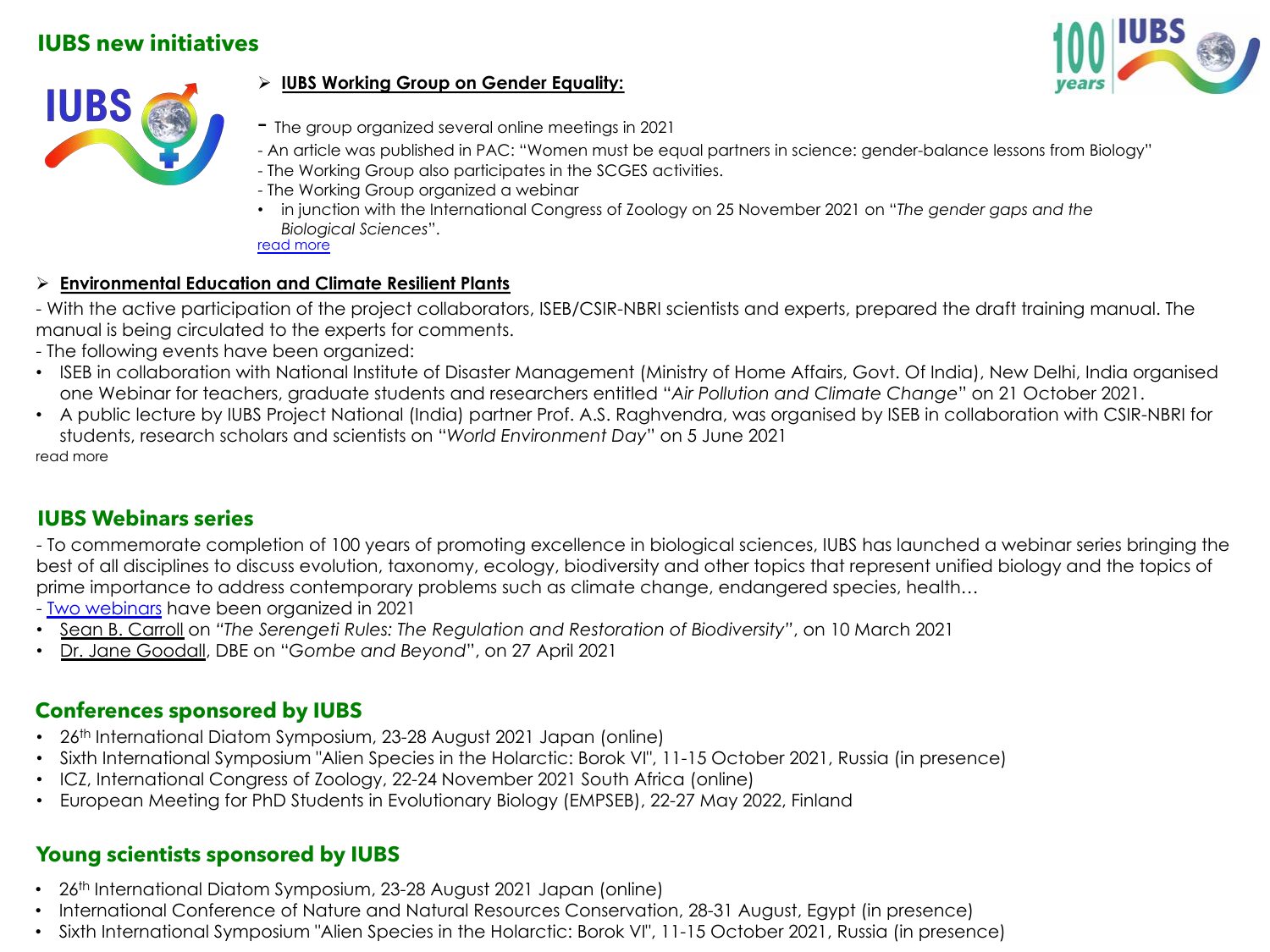## **IUBS representatives participated in:**

- ISC eGeneral Assembly, 1, 2 &4 February 2021
- SCGES meetings: 25 February 2021, 25 September 2021
- Meetings for Gender Gap Coordination: 3rd March 2021, 6 October 2021
- International year, steering committee meetings: 8 March 2021, 9 August 2021, 8 December 2021
- SCAR Delegates meeting, 22-25 March 2021
- WGZD, 26 April 2021
- SBSTTA: 3 May to 9 June 2021
- ISC dues system: 22 June 2021
- Alliance against Health Risks in Wildlife Trade, introduction meeting, 27 June 2021, inception workshop, 22-23 June 2021
- ISC action plan: 28 July 2021
- Alliance against Health Risks in Wildlife Trade launch, 6th September 2021, Marseille, France
- ISC General Assembly: 11 to 15 October 2021
- NET POWER Network for Promotion of Women Empowerment Recognition, 2<sup>nd</sup> December 2021, Paris France.

## **Meetings for IUBS governance :**

Officers meeting, 3 March 2021 (online) Executive Committee meeting, 12 April 2021, (online)

## **Publications**

#### **BHBD**:

- 1. Database resources of the National Genomics Data Center, China National Center for Bioinformation in 2022. CNCB-NGDC Members and Partners. Nucleic Acids Res. DOI: 10.1093/nar/gkab951.
- 2. Gene Expression Nebulas (GEN): a comprehensive data portal integrating transcriptomic profiles across multiple species at both bulk and single-cell levels. Zhang, Y. et al. Nucleic Acids Res. DOI: 10.1093/nar/gkab878.
- 3. EWAS Open Platform: integrated data, knowledge and toolkit for epigenome-wide association study. Xiong, Z. et al. Nucleic Acids Res. DOI: 10.1093/nar/gkab972.
- 4. Regeneration Roadmap: database resources for regenerative biology. Kang, W. et al. Nucleic Acids Res. DOI: 10.1093/nar/gkab870.
- 5. scMethBank: a database for single-cell whole genome DNA methylation maps. Zong, W. et al. Nucleic Acids Res. DOI: 10.1093/nar/gkab833.
- 6. Genome Warehouse: a public repository housing genome-scale data. Chen, M. et al. Genomics Proteomics Bioinformatics. DOI: 10.1016/j.gpb.2021.04.001.
- 7. Genomic epidemiology of SARS-CoV-2 in Pakistan. Song, S. et al. Genomics Proteomics Bioinformatics. DOI: 10.1016/j.gpb.2021.08.007.
- 8. The Genome Sequence Archive Family: toward explosive data growth and diverse data types. Chen, T. et al. Genomics Proteomics Bioinformatics. DOI: 10.1016/j.gpb.2021.08.001.
- 9. Molecular evolutionary analysis of human primary microcephaly genes. Pervaiz, N. et al. BMC Ecol Evol. DOI: 10.1186/s12862-021-01801-0.
- 10. Selection trends on nasal-associated SNP variants across human populations. Raza, Z.R. et al. Meta Gene. DOI: 10.1016/j.egene.2021.100872.

#### **GIPP**

- 1. Manzano, P.; Burgas, D.; Cadahía, L.; Eronen, J.; Bencherif, S.; Holland, Ø.; Seitsonen, O.; Byambaa, B.; Fortelius, M.; Fernández-Giménez, M.E.; Galvin, K.A.; Cabeza, M.; Stenseth, N.C. (2021) Toward a holistic understanding of pastoralism. One Earth 4 (5), 651-665. doi: 10.1016/j.oneear.2021.04.012
- 2. Bencherif, S.; Dahmani, M. B.; Burgas, D.; Manzano, P. (2021). Current social and rangeland access trends among pastoralists in the Western Algerian Steppe. Land 10 (7), 674. doi: 10.3390/land10070674
- 3. Sharifian, A., Á. Fernández-Llamazares, H. T. Wario, Z. Molnár, and M. Cabeza. 2022. Dynamics of pastoral traditional ecological knowledge: a global state-of-the-art review. Ecology and Society 27(1):14. doi. 10.5751/ES-12918-270114
- 4. Bencherif, S.; Manzano, P. (2021). Intensification of pastoralism as a driver of degradation in the Algerian steppe. In: Proceedings of the Joint XXIV IGC and XI IRC Congress, Nairobi, Kenya, 23rd–29th October 2021, p: 6-2/10.
- 5. Cabeza, M.; Manzano, P.; Burgas, D.; Cadahía, L.; Eronen, J.; Fernández-Llamazares, A.; Bencherif, S.; Holand, Ø.; Fortelius, M.; Seitsonen, O.; Fernández-Giménez, M.E.; Galvin, K.A.; Stenseth, N.Chr. (2021). Towards a holistic understanding of pastoralism. In: Proceedings of the Joint XXIV IGC and XI IRC Congress, Nairobi, Kenya, 23rd–29th October 2021, p: 6/22.
- 6. Manzano, P. (2021). Challenges of pastoralism and rangelands in Europe. In: Proceedings of the Joint XXIV IGC and XI IRC Congress, Nairobi, Kenya, 23rd–29th October 2021, p: 6/18.
- 7. Cevallos, M.R.; Manzano, P. (2021). Women's empowerment for demographic issues and conflicts in African pastoralist societies. In: Proceedings of the Joint XXIV IGC and XI IRC Congress, Nairobi, Kenya, 23rd–29th October 2021, p: 6/3.
- 8. Manzano, P.; White, S.R. (2021). Considering natural baselines when calculating livestock impacts point to a negligible role of grass-fed livestock systems in climate change. In: Proceedings of the Joint XXIV IGC and XI IRC Congress, Nairobi, Kenya, 23rd–29th October 2021, p: 5-2/3.
- 9. Manzano, P.; García-Fernández, A.; Seoane, J.; Azcárate, F.M.; Iriondo, J.M.; Peco, B. (2021). Livestock corridors working as pollinator refuges and dispersal hotspots: lessons from Spain. In: Proceedings of the Joint XXIV IGC and XI IRC Congress, Nairobi, Kenya, 23rd–29th October 2021, p: 1/23.